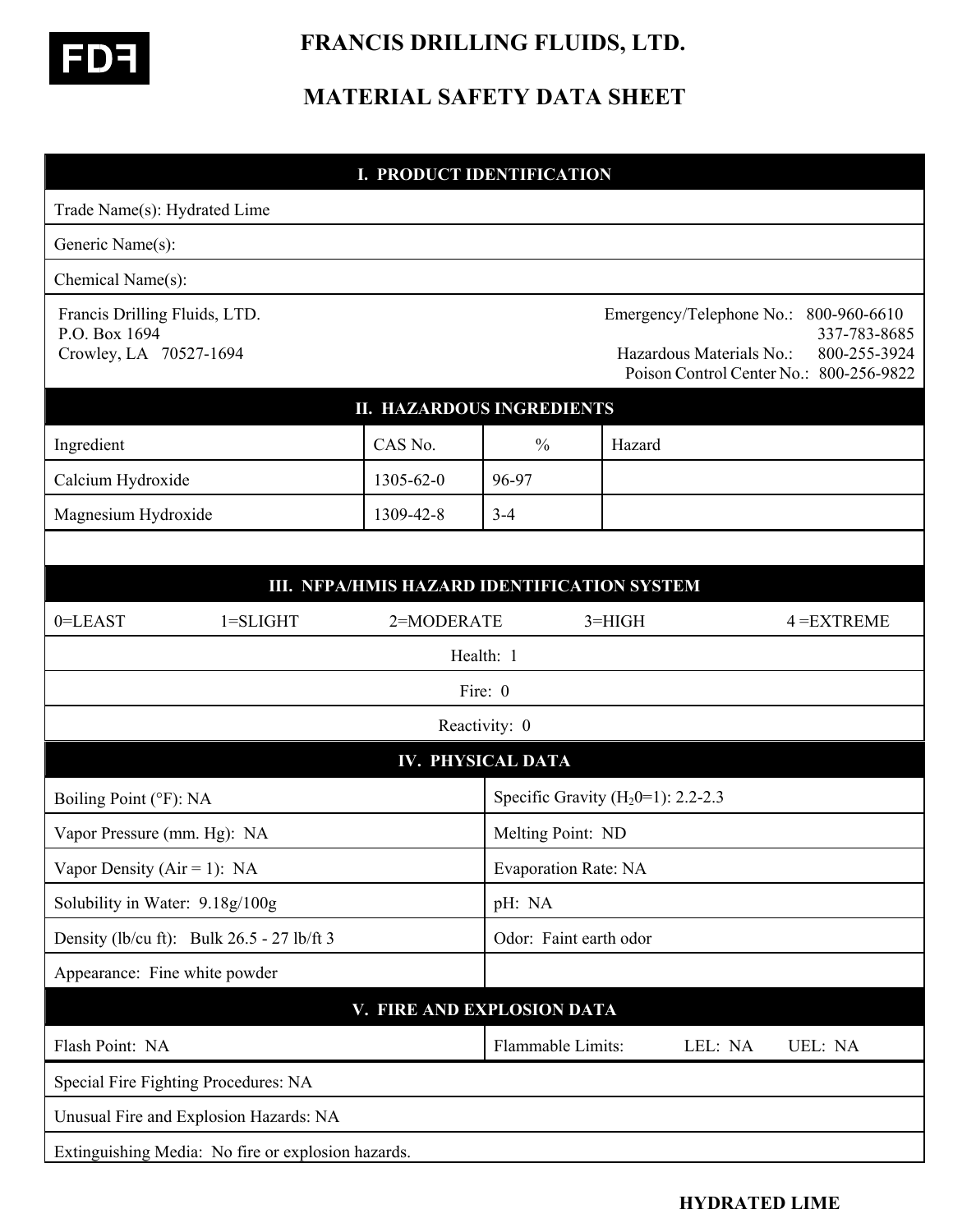## **VI. REACTIVITY**

Stability: Stable, reacts with air slowly to form primarily calcium carbonate.

Hazardous Polymerization: Will no occur

Incompatibility: May react violently with acids, maleic anhydride, nitromethane, nitropropane, nitroparrafins, and phosphorus

Hazardous Decomposition: None

## **VII. HEALTH HAZARD INFORMATION**

Routes of Exposure and Effects:

Skin: Powders and solutions generally cause no problem except in open cuts or sores. On prolonged contact, may cause pain, reddening, and dermatitis.

Eyes: Powders and slurries may cause severe chemical burns. Blindness can result.

Inhalation: May cause severe irritation to mouth, throat, and lungs...

Ingestion: Powders, crystals, or slurries may cause irritation, soreness, and chemical burns. The estimated lethal dose is one pound.

Permissible Exposure Limits: (for air contaminants)

OSHA PEL (8hr. TWA): NA

ACGIH TLV: Magnesium Hydroxide - 5 mg/m3

Carcinogenicity:

| Listed By NTP: ND | Listed By: IARC: ND | Listed By OSHA: ND              |
|-------------------|---------------------|---------------------------------|
| Acute Oral LD50:  | Acute Dermal LD50:  | <b>Aquatic Toxicology LC50:</b> |

Emergency and First Aid Procedures:

Skin: If irritation develops, remove contaminated clothing immediately, and wash contaminated skin with soap or mild detergent and water for 5 minutes. If irritation persists, seek medical attention.

Eyes: In case of contact, immediately wash eyes with large amounts of water for 15 minutes, occasionally lifting the lower and upper lids. Seek medical attention, if necessary.

Ingestion: If conscious, immediately give person large quantities of water. Seek medical attention, if necessary.

Inhalation: In case of overexposure, immediately move person from contaminated area to fresh air. Give artificial respiration if breathing has stopped, oxygen, if necessary. Get medical attention, if necessary.

Additional Health Hazard Information:

## **VIII. HANDLING AND USE PRECAUTIONS**

Steps to be Taken if Material is Released or Spilled: Use appropriate safety equipment, Sweep up powders. Dilute with water. Neutralize liquids with dilute hydrochloric acid. Mop up spill..

Waste Disposal Methods: Landfill pre usual solids disposal in keeping with local, state and federal regulations, Not regulated under RCRA.